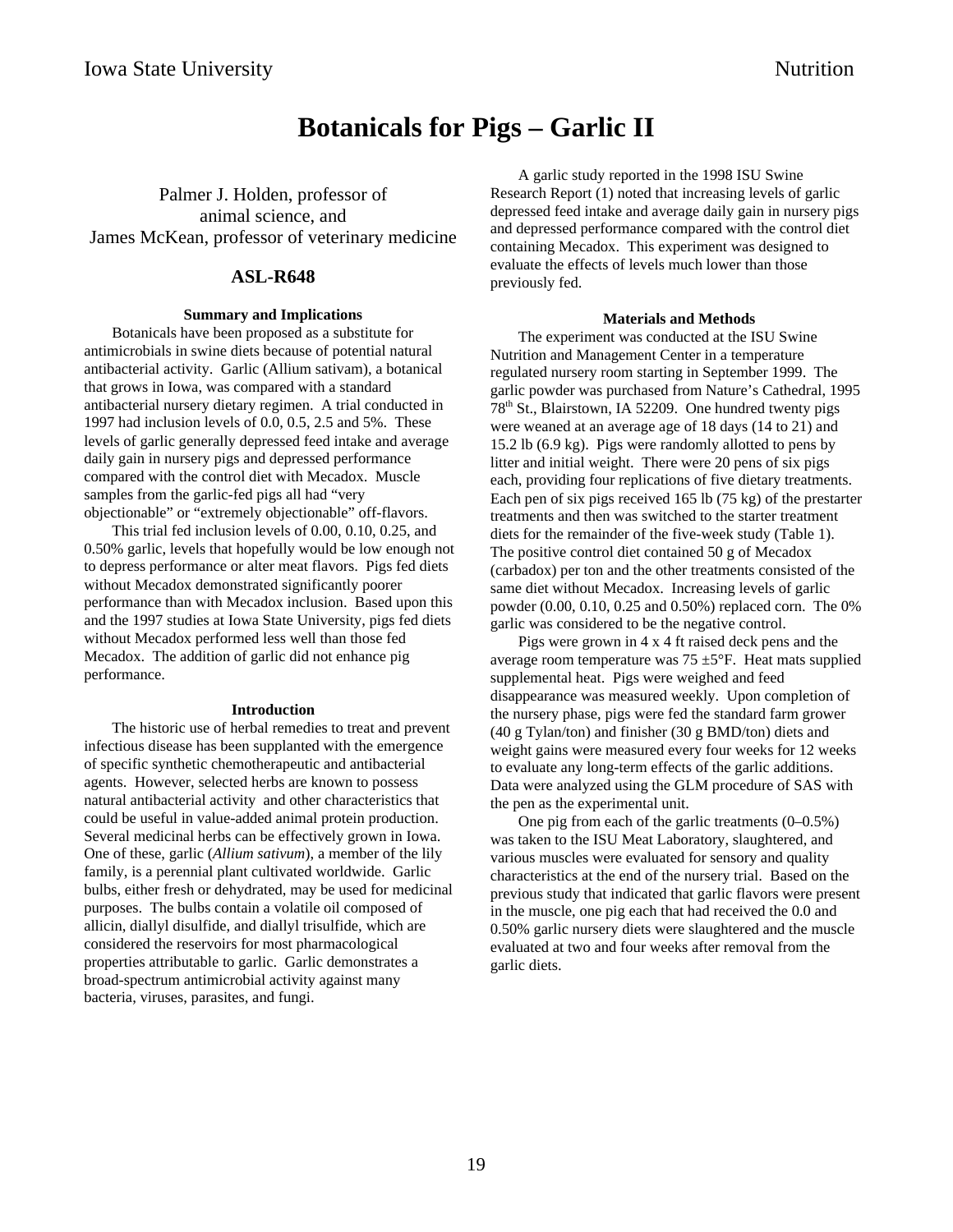### **Results and Discussion**

Two pigs died, one on the Mecadox diet and the other on the 0.25% garlic diet. Reported data are cumulative from the start of the experiment as well as weekly. Least square means are presented in Tables 2 and 3.

No cumulative performance differences were significant the first two weeks of the experiment. Cumulative performance for weeks 0–3, 0–4 and 0–5 indicated significantly better performance for pigs fed the Mecadox control diet over the other four treatments. Additions of garlic failed to provide any performance boost over pigs fed the control diet without garlic. In weeks 0–4 there was a linear trend for pigs fed increasing levels of garlic to have slightly poorer feed efficiency ( $P < .05$ ). No statistical differences were observed in daily gain in the post-nursery phase.

Weekly performance data (Table 3) indicated that pigs fed the Mecadox diet grew significantly faster and ate significantly more feed in the third and fourth weeks as well as more feed in the fifth week. There were no statistical differences observed during the post-nursery phase.

Table 4 reports the results of garlic levels on muscle quality. One pig from each of the four garlic treatments was slaughtered at the ISU Meat Laboratory. Three muscles, the *Longissimus dorsi* (loin muscle), the Semimembranosus (inside ham muscle) and *Serratus ventralis* (large shoulder muscle) were evaluated by a trained panel in the ISU Food Science and Human Nutrition laboratory. No statistical data are presented because only one pig per treatment was .

evaluated. Muscle samples from the control diet were not tested because of the withdrawal period required when feeding Mecadox (42 days). Average values of the three muscles indicate little difference across the treatments. Offflavor scores were detected in each pig at the end of the nursery study. However none of the off-flavors were garlic. It is possible that the trained taste panel is accustomed to sampling the cooked muscle from market weight pigs (240–260 lb). The muscle from immature 50 lb pigs has a much different flavor and texture than from older pigs.

At the end of the nursery trial, all pigs had very low garlic flavor scores (1 to 10 range, 1 is no flavor detected). After two weeks on the standard farm grower diet without garlic, no garlic flavor was detected. After four weeks, the second 0.50% garlic pig slaughtered had a moderate garlic flavor score of 5.0. This is difficult to explain as garlic flavor was not detected at the end of the garlic feeding study.

#### **References**

1. Holden, P., et al. 1998. Botanicals for pigs – Garlic (ASL-R1559). 1998 ISU Swine Research Report, AS-640. Pp. 23-26. Iowa State University, Ames, IA 50011.

#### **Acknowledgements**

This research project was supported through a grant from the Leopold Center for Sustainable Agriculture, Iowa State University, Ames, IA.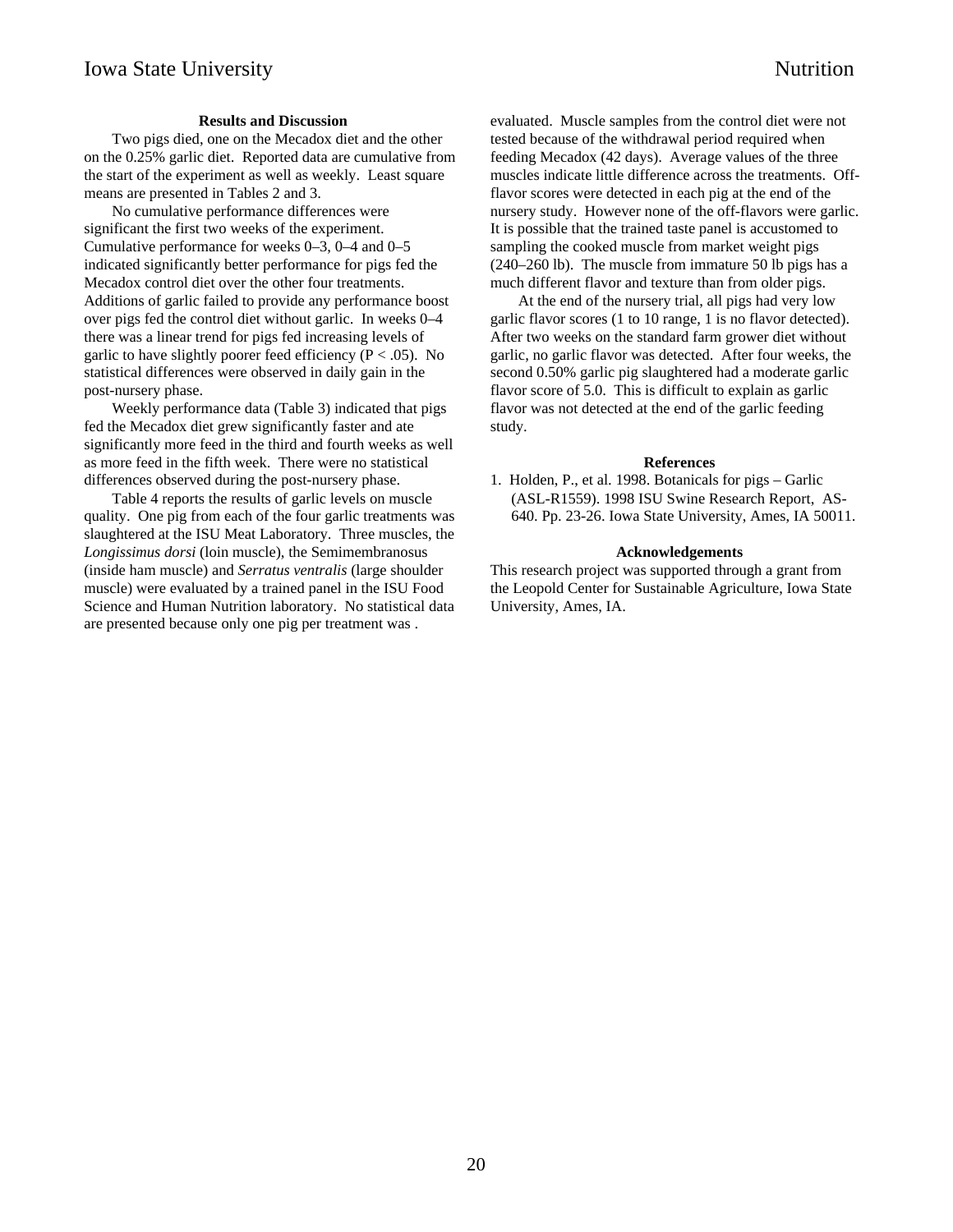# Iowa State University Nutrition

## **Table 1. Diet composition. 9915A**

|                           | Mecadox |          | Garlic level |        |        |
|---------------------------|---------|----------|--------------|--------|--------|
| Prestarter                | control | $0.00\%$ | 0.10%        | 0.25%  | 0.50%  |
| Corn                      | 35.43   | 36.43    | 36.33        | 36.18  | 35.93  |
| Dried whey                | 25.00   | 25.00    | 25.00        | 25.00  | 25.00  |
| Appetein (plasma protein) | 5.00    | 5.00     | 5.00         | 5.00   | 5.00   |
| Soybean meal, dehulled    | 29.20   | 29.20    | 29.20        | 29.20  | 29.20  |
| Dicalcium phosphate       | 1.65    | 1.65     | 1.65         | 1.65   | 1.65   |
| Limestone                 | 0.90    | 0.90     | 0.90         | 0.90   | 0.90   |
| Salt                      | 0.00    | 0.00     | 0.00         | 0.00   | 0.00   |
| Lysine, synthetic         | 0.20    | 0.20     | 0.20         | 0.20   | 0.20   |
| Methionine, DL            | 0.10    | 0.10     | 0.10         | 0.10   | 0.10   |
| <b>SN Vitamins</b>        | 0.40    | 0.40     | 0.40         | 0.40   | 0.40   |
| <b>SN Trace minerals</b>  | 0.07    | 0.07     | 0.07         | 0.07   | 0.07   |
| <b>SN Selenium</b>        | 0.05    | 0.05     | 0.05         | 0.05   | 0.05   |
| Animal fat, stabilized    | 1.00    | 1.00     | 1.00         | 1.00   | 1.00   |
| Mecadox 2.5               | 1.00    | 0.00     | 0.00         | 0.00   | 0.00   |
| Garlic                    | 0.00    | 0.00     | 0.10         | 0.25   | 0.50   |
| Total                     | 100.00  | 100.00   | 100.00       | 100.00 | 100.00 |

|                          | Mecadox |          | Garlic level |        |        |
|--------------------------|---------|----------|--------------|--------|--------|
| <b>Starter</b>           | control | $0.00\%$ | 0.10%        | 0.25%  | 0.50%  |
| Corn                     | 50.56   | 51.56    | 51.46        | 51.31  | 51.06  |
| Dried whey               | 10.00   | 10.00    | 10.00        | 10.00  | 10.00  |
| Soybean meal, dehulled   | 33.50   | 33.50    | 33.50        | 33.50  | 33.50  |
| Dicalcium phosphate      | 2.20    | 2.20     | 2.20         | 2.20   | 2.20   |
| Limestone                | 0.78    | 0.78     | 0.78         | 0.78   | 0.78   |
| Salt                     | 0.25    | 0.25     | 0.25         | 0.25   | 0.25   |
| Lysine, synthetic        | 0.20    | 0.20     | 0.20         | 0.20   | 0.20   |
| Methionine, DL           | 0.10    | 0.10     | 0.10         | 0.10   | 0.10   |
| <b>SN Vitamins</b>       | 0.30    | 0.30     | 0.30         | 0.30   | 0.30   |
| <b>SN Trace minerals</b> | 0.06    | 0.06     | 0.06         | 0.06   | 0.06   |
| <b>SN Selenium</b>       | 0.05    | 0.05     | 0.05         | 0.05   | 0.05   |
| Animal fat, stabilized   | 1.00    | 1.00     | 1.00         | 1.00   | 1.00   |
| Mecadox 2.5              | 1.00    | 0.00     | 0.00         | 0.00   | 0.00   |
| Garlic                   | 0.00    | 0.00     | 0.10         | 0.25   | 0.50   |
| Total, %                 | 100.00  | 100.00   | 100.00       | 100.00 | 100.00 |

# Calculated analysis of control diet (%):

|                       | Prestarter | <b>Starter</b> |  |
|-----------------------|------------|----------------|--|
| Lysine                | 1.46       | 1.28           |  |
| Methionine + cystine  | 0.88       | 0.66           |  |
| Calcium               | 0.79       | 0.79           |  |
| Phosphorus, total     | 0.72       | 0.70           |  |
| Phosphorus, available | 0.48       | 0.41           |  |